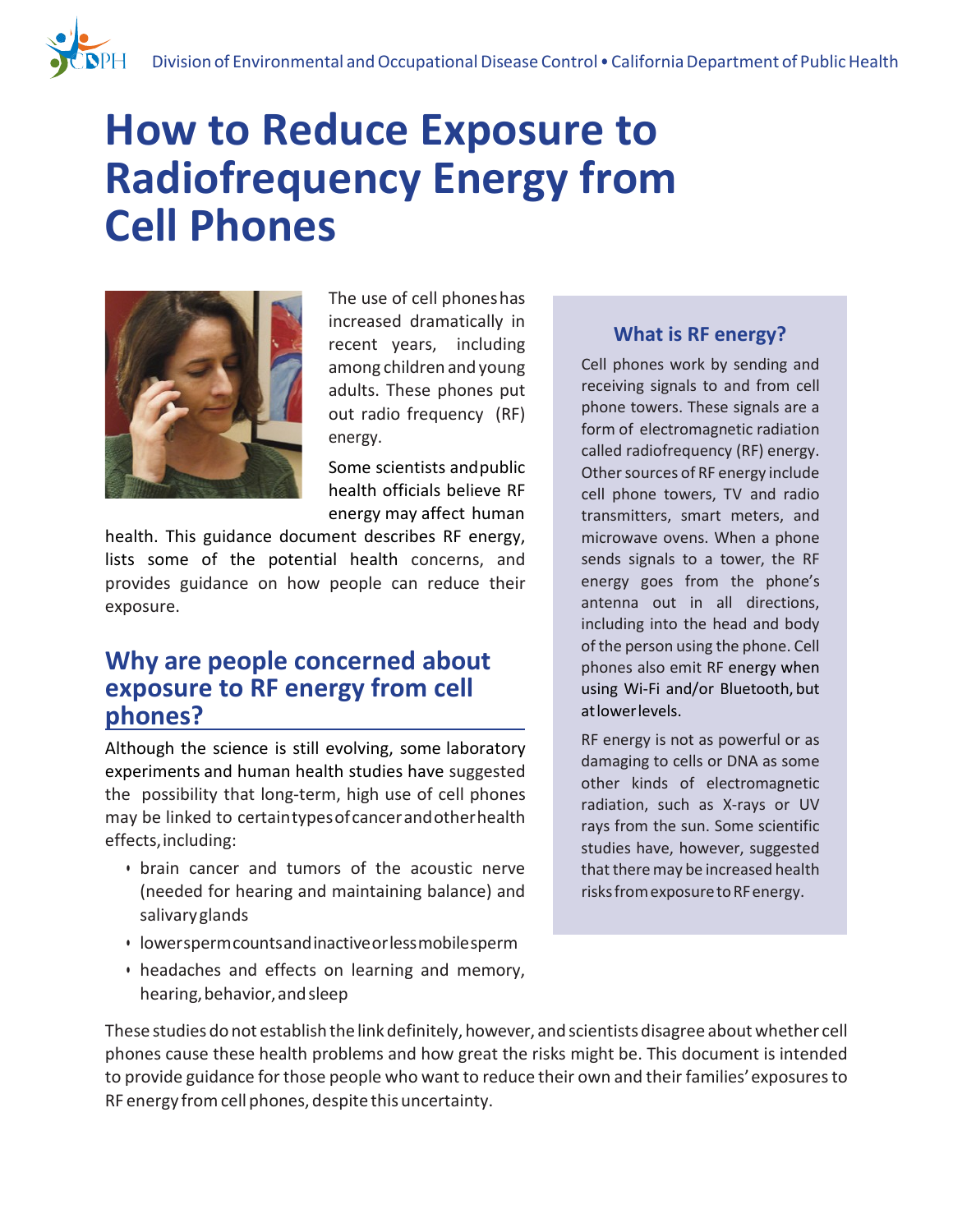## **How can you reduce your exposure?**

**Keep your phone away from your body.** Keeping your phone just a few feet away from you can make a big difference.

- *When you talk on your cell phone, avoid holding it to your head—use the speakerphone or a headset instead.* Wireless (Bluetooth) and wired headsets emit much less RF energy than cell phones.
- *Sendtextmessagesinsteadoftalkingonthephone.*
- *If you are streaming or if you are downloading or sending large files, try to keep the phone away from your head and body.*
- *Carry your cell phone in a backpack, briefcase, or purse; NOT in a pocket, bra or belt holster.* Because your phone's antenna tries to stay connected with a cell tower whenever it's on, it emits some RF energy even when you are not using it. It does not emit RF energy when it's in airplane mode. (Airplane mode turns off cellular, Wi-Fi, and Bluetooth.)

**Reduce or avoid using your cell phone when it is sending out high levels of RF energy.** This happens mainlywhen:

- *You see only one or two bars displayed.* Cell phones put out more RF energy to connect with cell towers when the signal isweak. If youmust use your phone when the signal is weak, try to follow the other guidance on thispage.
- *You are in a fast-moving car, bus, or train.* Your phone puts out more RF energy to maintain connections to avoid dropping calls as it switches connections from one cell tower to the next unless it is in airplane mode.
- *You are streaming audio or video, ordownloading or sending large files.* To watch movies or listento



### **What about children?**

Childrenmaybemoreatriskforharm fromexposuretoRFenergybecause:

- RFenergycanreach a largerareaof a child's brain than an adult's brain.
- A child's brain andbody grow and develop through the teen years. During this time, the body may be more easily affected by RFenergy and the effect may be more harmful and longer lasting.
- A child who uses a cell phone will havemanymoreyearsofexposure to RF energy in his or herlifetime thansomeonewhostartedusinga cell phone as an adult.

There is not a lot of research about the effects of cell phone RF energy on children or teenagers, but a few studies have shown that there may be hearing loss or ringing in the ears, headaches, and decreased generalwell-being.

playlists on your phone, download them first, then switch to airplane mode while you watch or listen.

**Don't sleep with your phone in your bed or near your head.** Unless the phone is off or in airplane mode, keep it at least a few feet away from your bed.

**Take off the headset when you're not on a call.** Headsets release small amounts of RF energy even when you are not using your phone.